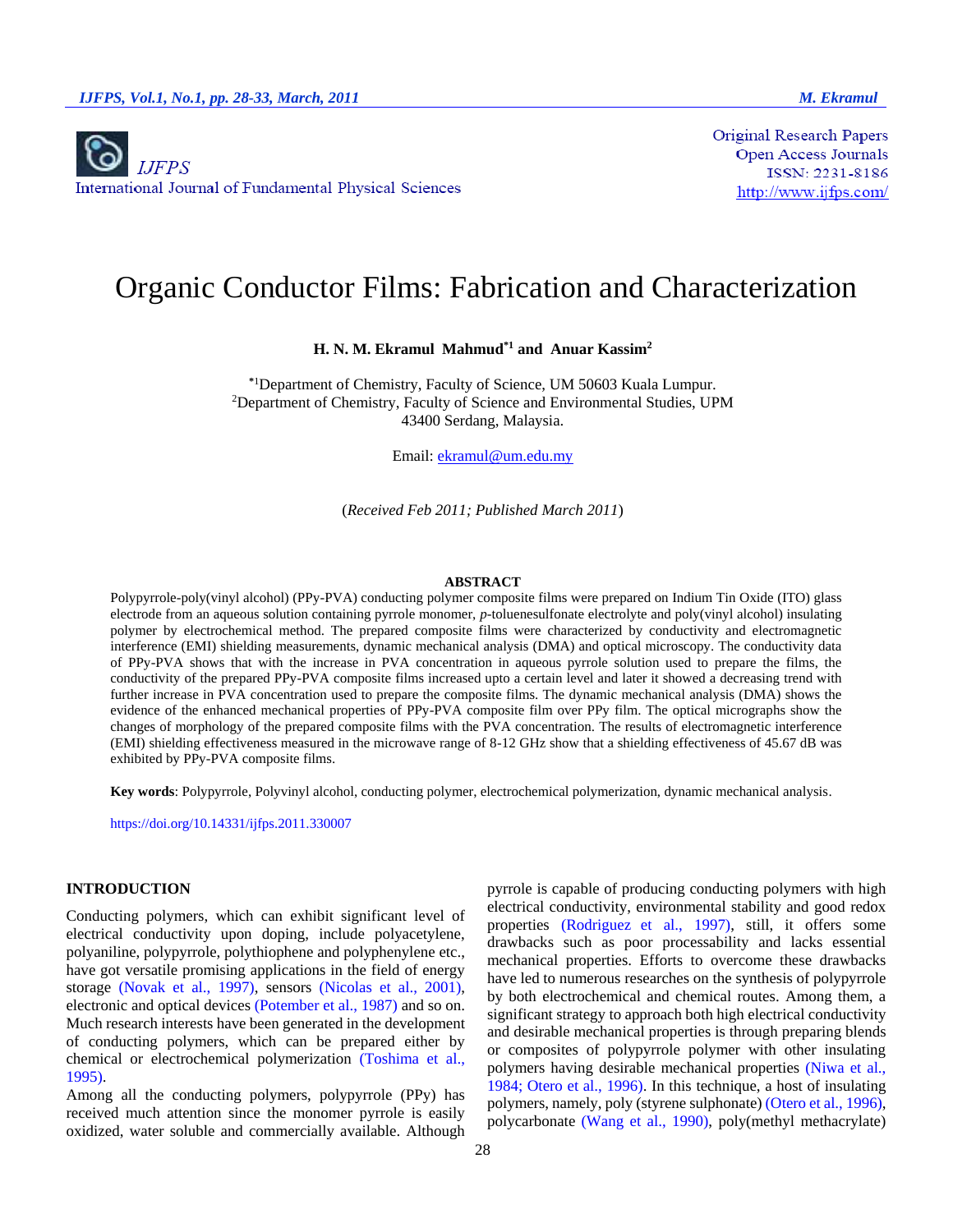(Lacroix 1987), rubber (Bardet et al., 1991), polyimide (Iroh et al., 2002), poly(vinyl alcohol) (Gangopadhyay et al., 2001; Street et al., 1985 ; Lindsey and Street 1984; Lin et al, 1999; Wang et al., 1993; Nicho et al., 2000) etc. have been combined with polypyrrole in aqueous or organic medium to produce polypyrrole polymer composites which will have the conducting properties of polypyrrole with some of the superior mechanical properties of the host polymer.

Considering some advantages of poly(vinyl alcohol) (PVA) including its flexible molecular chains, high strength, good adhesion to electrodes and its ductile nature, some works on the electrochemical preparation of PPy-PVA has already been reported in the literature (Gangopadhyay et al., 2001; Street et al., 1985 ; Lindsey and Street 1984; Lin et al, 1999; Wang et al., 1993; Nicho et al., 2000). These efforts were made by producing polypyrrole films over a pre-coated electrode with PVA. This method is referred as two-step polymerization technique.

Apart from the previous efforts, we wish to report on the electrochemical preparation of PPy-PVA composite films by taking pyrrole, *p-*toluene sulfonate and PVA directly into the solution to get PPy-PVA composite films on the bare ITO glass electrode in aqueous medium. This one step polymerization technique allows a homogeneous film formation of PPy with PVA to take place showing an equal conductivity on both the electrode and solution side of the electrode. This present communication shows the enhanced mechanical properties exhibited by PPy-PVA composite film over PPy film along with the electromagnetic interference (EMI) shielding effectiveness of the composite films in the microwave range of 8-12 GHz.

#### **EXPERIMENTAL**

The composite films of polypyrrole (PPy) and poly (vinyl alcohol) (PVA) were electrochemically prepared by the oxidation of pre-distilled pyrrole (Fluka) monomer with *p*toluene sulfonate dopant in the presence of polyvinyl alcohol in aqueous medium.

The electrochemical synthesis was carried out in a onecompartment cell using a potentiostat. An indium-tin-oxide (ITO) glass was used as the working electrode (anode) while a carbon rod was used as the counter electrode (cathode). The anodic potential of the working electrode was measured as 1.2 volt against saturated calomel reference electrode (SCE).

The aqueous solution containing 0.2 M pyrrole and 0.1 M *p*toluene sulfonate dopant was electrochemically polymerized using polyvinyl alcohol ranging from  $3x10^{-4}$  M to  $18x10^{-4}$  M at room temperature for 2 hours to form polypyrrole-poly(vinyl alcohol) (PPy-PVA) composite film of 22-44 µm thickness.

The composite films thus produced on the ITO glass surface as an insoluble film were rinsed thoroughly with distilled water and then peeled off from the electrode.

It was then dried in the oven at 60  $\degree$ C for 24 hours. For comparison purposes, PPy film was produced from using 0.2 M pyrrole and 0.1 M *p-*toluene sulfonate dopant in aqueous solution at room temperature for 2 hours.

## **RESULTS AND DISCUSSION**

## **Electrical conductivity**

The conductivity of the prepared conducting composite films was measured at room temperature by four-probe technique taking the average value of several readings at various points of the films. Before measuring the conductivity, the conductivity meter was calibrated by using standard silicon wafer with standard reference material no 2545 (National Institute of Standard and Technology, USA). Figure 1 shows the electrical d.c. conductivity of PPy-PVA composite films prepared from using various concentrations of PVA in the aqueous pyrrole solution containing 0.2 M pyrrole and 0.1 M *p-*toluene sulfonate. It shows that the conductivity of PPy-PVA composite films increases as the PVA concentration in the pyrrole solution increases from  $3x10^{-4}$  M to  $12x10^{-4}$  M, and then, the conductivity shows a decreasing trend with further increase in PVA concentration in the solution used for preparing the film. This is due to the fact that with the increase in PVA concentration upto  $12x$   $10<sup>-4</sup>$  M, the conjugation chain length (number of pyrrole monomer units) of PPy increases causing the conductivity increase.



Figure 1**.** Conductivity of PPy-PVA films versus PVA concentration used to prepare PPy-PVA films.

## **DYNAMIC MECHANICAL ANALYSIS**

The mechanical properties of PPy-PVA composite film and PPy film produced from without PVA were evaluated by dynamic mechanical analysis (DMA). The analysis was carried out with in the temperature range of 25  $\degree$ C to 250  $\degree$ C with a heating rate of 2  $\degree$ C per minute at a frequency of 1 Hz. The comparison result on the storage modulus (E') of PPy-PVA composite film prepared from using the minimum amount of PVA  $(3x10^{-4} M)$ and the PPy film prepared from without PVA is shown in Figure 2. It shows that a strong increment in storage modulus  $(E)$ developed for the PPy-PVA composite film over the investigated temperature range (25 °C to 250 °C) while the PPy film produced from the same amount of pyrrole and same amount of *p-*tolulene sulfonate without PVA shows a lower storage modulus (E') investigated in the same temperature range.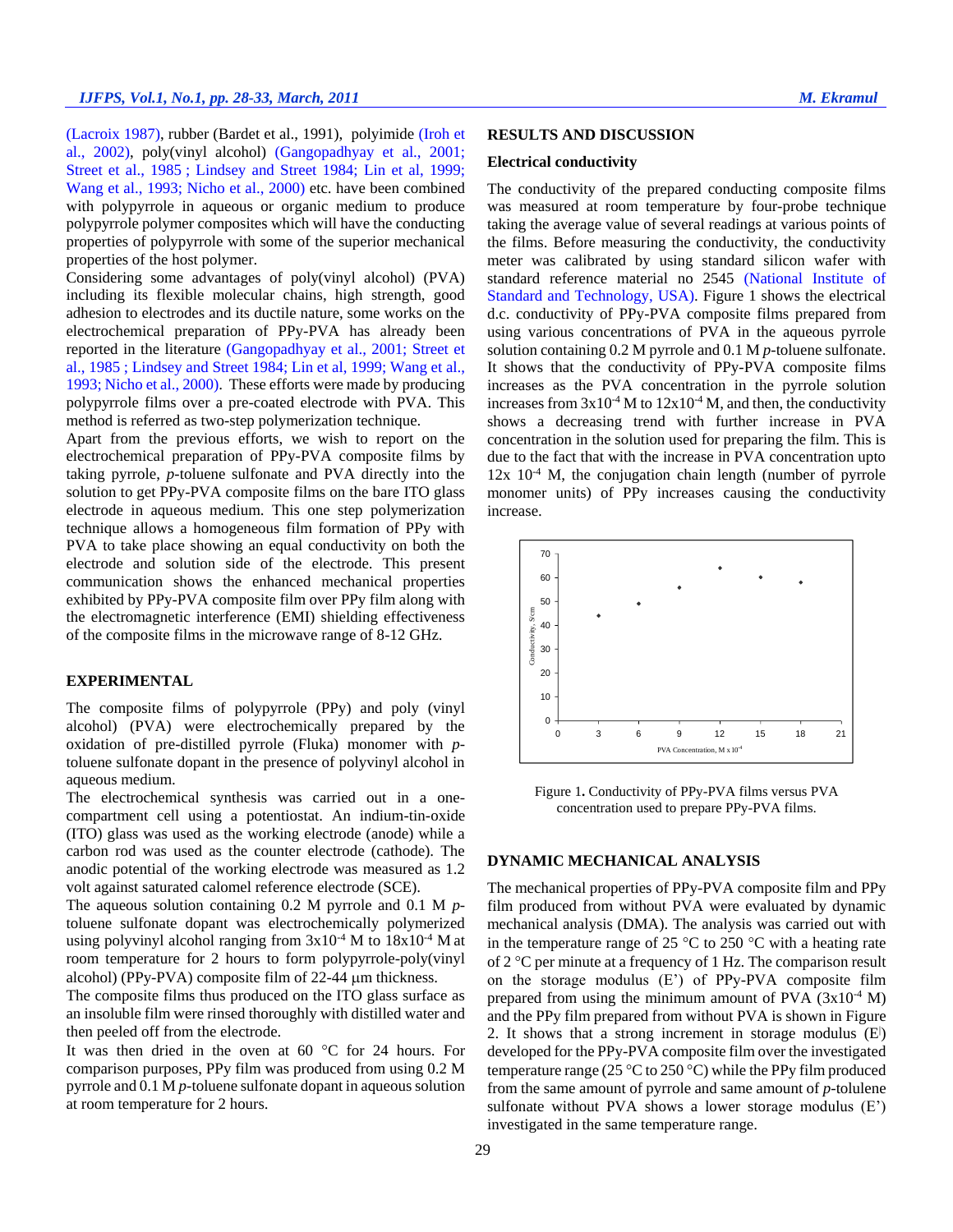The storage modulus (E') of PPy-PVA composite film decreased till  $104 \text{ °C}$  with the increase in temperature while the storage modulus (E') of PPy film increased with the increase in temperature all over the whole investigated temperature range (25 °C to 250 °C) and did not decrease at all. This indicates that the PPy film remains all through in the glassy state and does not exhibit any transition (glass-rubbery) in the investigated temperature range (25  $\degree$ C to 250  $\degree$ C) and thus the PPy film is hard and brittle and is not soft and does not show any flexibility in the backbone chain of the polymer. On the other hand, the storage modulus (E') of the PPy-PVA composite film produced from using 3x10-4 M PVA decreased continuously with the increase in temperature from 51 ºC to 104 ºC (Figure 2).

The rubbery state appeared to emerge from 86 °C and the storage modulus (E') showed a slight increase in the rubbery state with the increase in temperature from 104 ºC and then leveled off. This behavior of storage modulus in the rubbery state indicates the molecular weight increase of the polymer film (Nielsen et al., 1994).



Figure 2: Storage moduli (E') of A) PPy film and B) PPy-PVA film against temperature.

The effect of PVA on the mechanical properties of PPy-PVA composite films clearly shows that the presence of PVA in PPy-PVA composite film is responsible for offering flexibility in the polymer backbone as the PPy-PVA composite film shows the transition (glass-rubbery) with the increase in temperature. The enhancement of storage modulus (E) of PPy-PVA composite film shown in Figure 2 indicates that PPy-PVA composite film is much stiffer than PPy film. The tan δ curve of the PPy-PVA film produced from using  $3x10^{-4}$  M PVA shows that the sharp tan  $\delta$  peak at 86 °C (Figure 3) represents the glass transition temperature  $(T_g)$  of the film since the storage modulus  $(E)$ showed a steady decrease at this temperature in the glasstransition region.

The broad tan  $\delta$  peak at 43 °C appears as a secondary damping peak. This secondary damping peak of PPy-PVA film represents some molecular relaxation in the amorphous region of the polymer film in the glassy state. The broad peak at 144 ºC after glass-transition temperature in the rubbery state is associated with some ordered structure within the main amorphous structure of the polymer film.



Figure 3: Temperature dependence of tan δ for PPy-PVA film produced from using  $3 \times 10^{-4}$  M PVA.

Figure 4 shows the tan δ curve of the PPy film without PVA. There is no glass transition temperature evident since the storage modulus (E') of the film increased with the increase in temperature and the film remained in the glassy state all through with the increase in temperature. Therefore, the tan  $\delta$  peak at  $\overline{91}$ C is referred to as the secondary damping peak which is due to some molecular relaxation in the polymer.





#### **OPTICAL MICROSCOPIC STUDY**

The morphological study on polypyrrole- poly(vinyl alcohol) composite films shows that with the increase in PVA concentration in the pyrrole solution, the morphology of the prepared PPy-PVA films changes, which were visualized in optical micrographs (Figures 5 and 6). The surface morphology of the film facing the solution side gives globular morphology. As the concentration of PVA increases, the globular morphology becomes more evident with bigger spherical ball shapes. This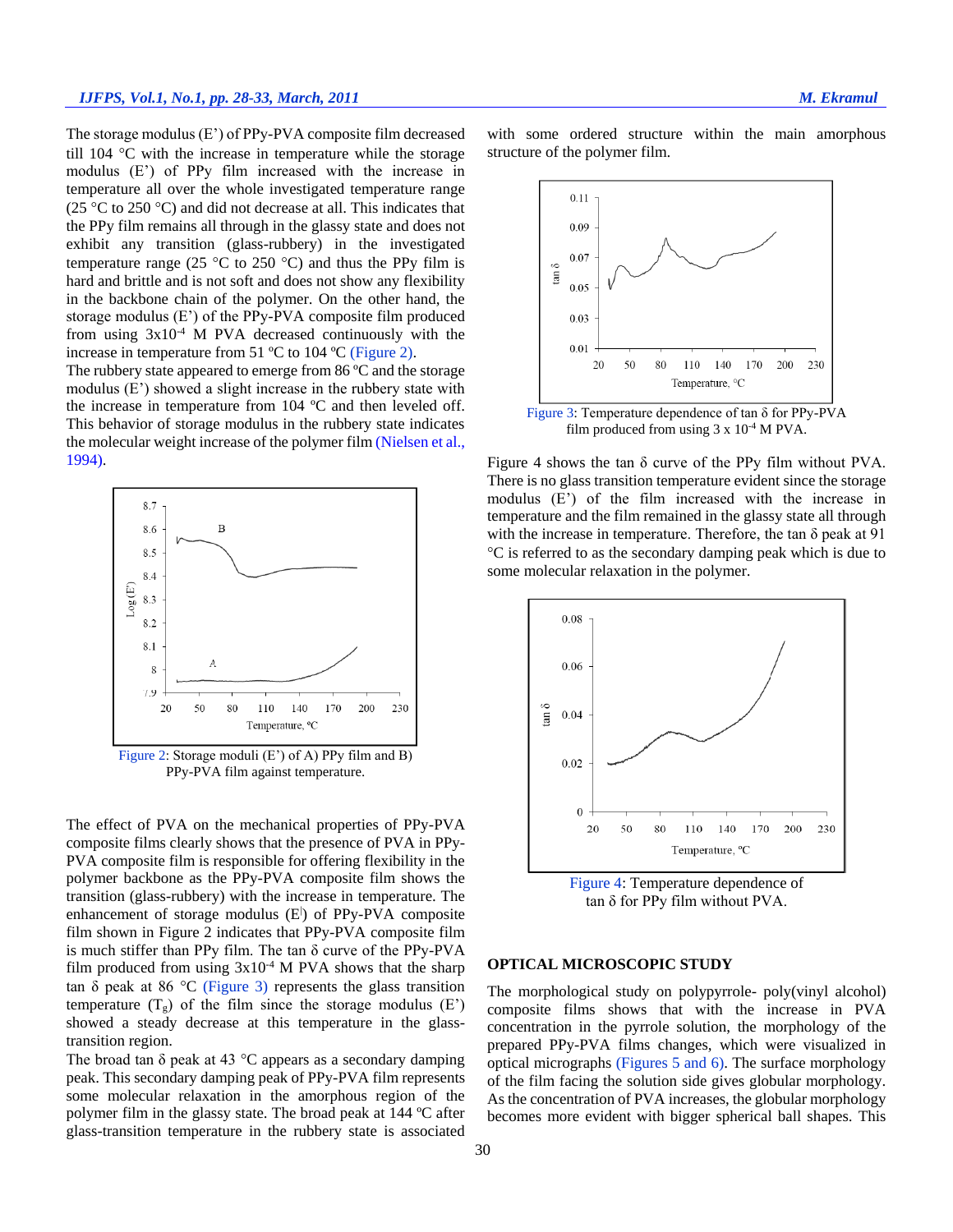## *IJFPS, Vol.1, No.1, pp. 28-33, March, 2011 M. Ekramul*

indicates that with the increase in PVA concentration, polymerization reaction becomes more intense giving a globular morphology with bigger spherical ball shapes forming from the aggregation of smaller balls. It can be noted that all the composite films of PPy-PVA were produced from using the same concentration of pyrrole monomer (0.2 M) and the same concentration of *p-*toluene sulfonate dopant (0.1 M) but with different concentration of PVA ranging from  $3x10^{-4}$  M to  $18x10^{-4}$ <sup>4</sup> M, offered different surface morphology for both the solution side and the electrode side of the films. This proves that the concentration of PVA plays a vital role in film formation with polypyrrole.

The electrode side of the film surface appeared much smoother compared to the solution side surface. This is due to the fact that the polymerization was initiated on the electrode side and proceeded towards the solution side with the reaction time making the polymer thicker with rough globules on the surface of the solution side. The surface morphology of the electrode side shows that the surface was very smooth and looked much covered with the existence of some craters for the film produced from using the highest concentration of PVA  $(18x10^{-4} M)$  while the surface of the film produced from using the lowest concentration of PVA  $(3x10^{-4} M)$  has got smooth surface almost all through with no such craters (Figure 6).

The micrographs show that with the increase in PVA concentration in the solution, these craters gradually appeared. This is due to the fact that the polymerization reaction occurred much more with the increase in PVA concentration causing these craters to occur (Figure 6). All these micrographs showed no phase separation either on the electrode side or on the solution side of the films and thus it supports the homogeneous film formation of PPy with PVA.



A:  $3x10^{-4}$  M PVA (Magnification: 20x)



 $C: 9x10^{-4}$  M PVA (Magnification: 20x)



D: 12x10-4 M PVA (Magnification: 20x)



Figure 5: The optical micrographs of PPy-PVA composite films on the solution side produced from using A:  $3x10^{-4}$  M PVA, B:  $6x10^{-4}$  M PVA, C:  $9x10^{-4}$  M PVA, D:  $12x10^{-4}$  M PVA, E: $15x10^{-4}$  M PVA and F: $18x10^{-4}$ M PVA in the pyrrole solution.



Figure 6: The optical micrographs of PPy-PVA composite films on the electrode side produced from using A:  $3x10^{-4}$  M PVA, B:  $6x10^{-4}$  M PVA, C: 9x10<sup>-4</sup> M PVA, D: 12x10<sup>-4</sup> M PVA, E:15x10<sup>-4</sup> M PVA and F:  $18x10^{-4}$  M PVA in the pyrrole solution.

## **Shielding effectiveness (SE) of PPy-PVA composite films**

The electromagnetic interference shielding effectiveness (SE) of PPy-PVA composite films have been evaluated in the microwave frequency range of 8-12 GHz. Figure 7 shows the average shielding effectiveness of PPy-PVA composite films produced from  $3x10^{-4}$  M to  $18x10^{-4}$  M PVA. The composite films synthesized from  $3x10^{-4}$  M,  $6x10^{-4}$  M,  $9x10^{-4}$  M,  $12x10^{-4}$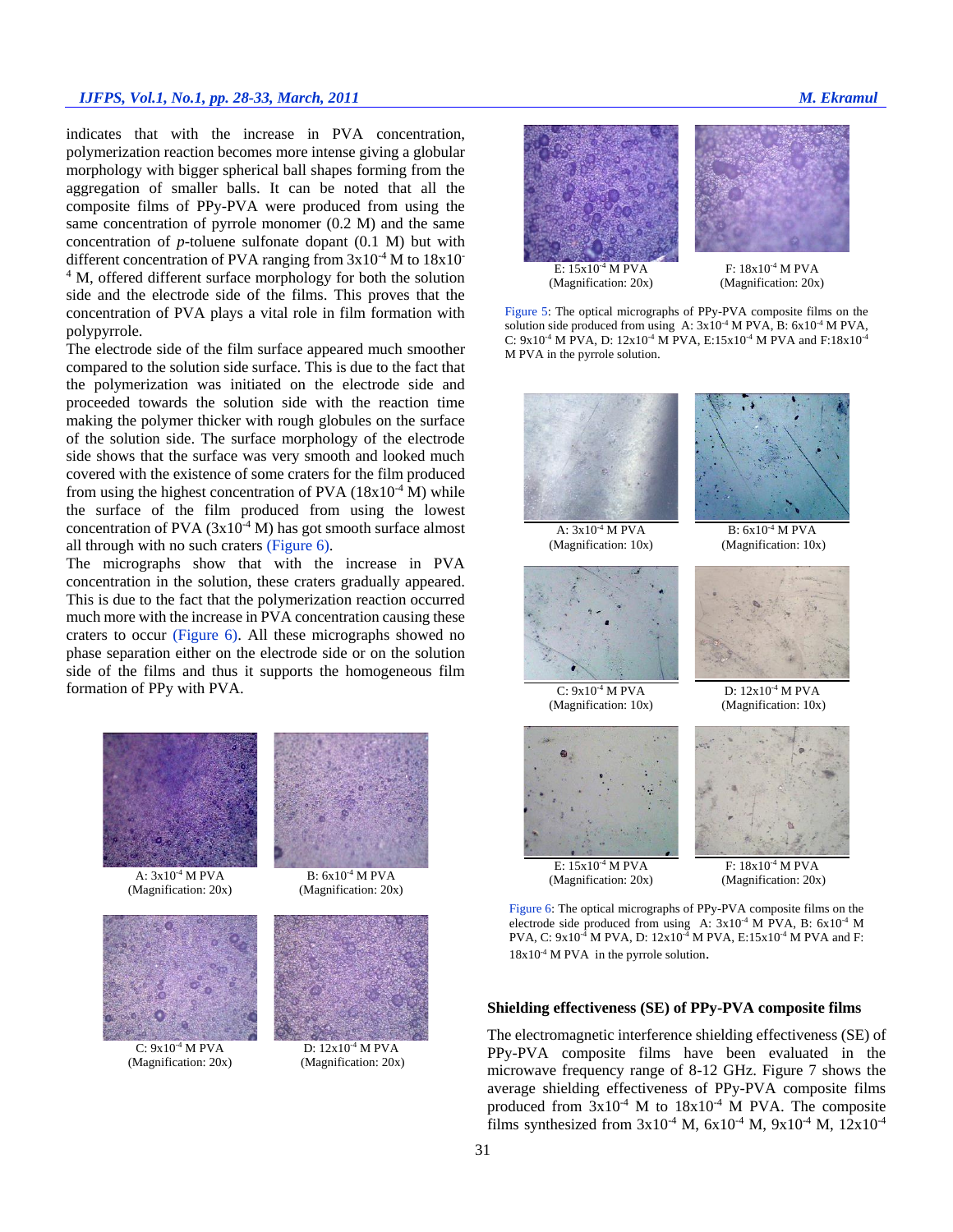M,  $15x10^4$  M and  $18x10^4$  M PVA showed an average shielding effectiveness of 36.26 dB, 37.0 dB, 40.09 dB, 45.67 dB, 44.64 dB and 40.79 dB, respectively.

Table.1 summarizes the shielding effectiveness (dB) of all the PPy-PVA composite films. It shows that with the increase in PVA concentration from  $3x10^{-4}$  to  $12x10^{-4}$  M, the shielding effectiveness of the films also increases from 36.26 dB to 45.67 dB. The total attenuation of microwave energy corresponding to the above dB also increases from 98.43 % to 99.4 %. With further increase in PVA concentration from  $12x10^{-4}$  M to  $18x10^{-4}$ <sup>4</sup> M, a very little decrease in shielding effectiveness (dB) of the PPy-PVA composite films was observed. The corresponding total attenuation of the microwave energy also showed a very little decrease.

This is due to the fact that the reflection in EMI shielding effectiveness requires the existence of mobile charge carriers (electrons or holes), which interact with the electromagnetic radiation. So, the higher the conductivity (the more the mobile charge carriers), the higher is the reflection and thus, higher is the shielding effectiveness.

This result of EMI effectiveness of PPy-PVA composite films is fully analogous with the conductivity results of PPy-PVA composite films produced from various concentrations of PVA that with the increase in PVA concentration from  $3x10^{-4}$  M to  $12x10^{-4}$  M, the conductivity increased and then with further increase in PVA concentration from  $12x10^{-4}$  M to  $18x10^{-4}$  M, the conductivity decreased.





Figure 7: Shielding effectiveness analyzed in the frequency range of 8- 12 GHz for PPy-PVA composite films synthesized from (a)  $3x10^{-4}$  M, (b)  $6x10^4$  M, (c)  $9x10^4$  M, (d)  $12x10^4$  M, (e)  $15x10^4$  M and (f)  $18x10^4$ M PVA.

Table 1 : The shielding effectiveness of PPy-PVA Composite films prepared from various concentrations of PVA

| Conc. of<br>PVA. M  | S.E.<br>(dB) | Trans.<br>$\%$ | Refl.<br>(%) | Abs.<br>(%) | Total Atten.<br>$\frac{0}{0}$ | Cond.<br>(S/cm) |
|---------------------|--------------|----------------|--------------|-------------|-------------------------------|-----------------|
| $3 \times 10^{-4}$  | 36.26        | 1.57           | 91 27        | 716         | 98.43                         | 42              |
| $6 \times 10^{-4}$  | 37.0         | 1.45           | 91.47        | 7.08        | 98.55                         | 49              |
| $9 \times 10^{-4}$  | 40.09        | 1 <sub>0</sub> | 91.97        | 7.03        | 99.0                          | 55              |
| $12 \times 10^{-4}$ | 45.67        | 0 <sub>6</sub> | 92.55        | 685         | 99 40                         | 64              |
| $15 \times 10^{-4}$ | 44 64        | 0.71           | 92.74        | 6.55        | 99.29                         | 60              |
| $18 \times 10^{-4}$ | 40.79        | 0.96           | 92.78        | 6.26        | 99.04                         | 58              |
|                     |              |                |              |             |                               |                 |

Note:  $S. E = Shielding effectiveness. Trans = Transmission, Ref1 = Reflection$  $Abs = Absorption, Atten = Attenuation, Cond = Conductivity, dB = Decibel$ 

#### **CONCLUSIONS**

We wish to report on the successful electrochemical preparation of polypyrrole-poly(vinyl alcohol) (PPy-PVA) composite films by direct or one-step polymerization method in aqueous medium. The conductivity of PPy-PVA composite films increased with the increase in PVA concentration in the pyrrole solution, which suggests the increase in conjugation

Length, and later, the conductivity showed a decreasing trend with further increase in PVA concentration, which again indicates the conjugation length decrease. The dynamic mechanical analysis of PPy-PVA composite film and PPy film suggests that the enhanced mechanical properties of the PPy-PVA composite film over PPy film is due to the incorporation of PVA in PPy structure to form PPy-PVA composite film.

The optical microscopic study exhibits the globular morphology of the films for its solution sides while the electrode sides are rather smoother. Since the monomer and the dopant concentrations remained same for all the cases, it is the PVA concentration which played the key role in making changes in the globular morphology from smaller to bigger spherical ball shapes. The surface morphology of the electrode side of the films is also influenced by the different concentrations of PVA.

The overall results of the EMI shielding effectiveness of PPy-PVA composite films prepared from various concentrations of